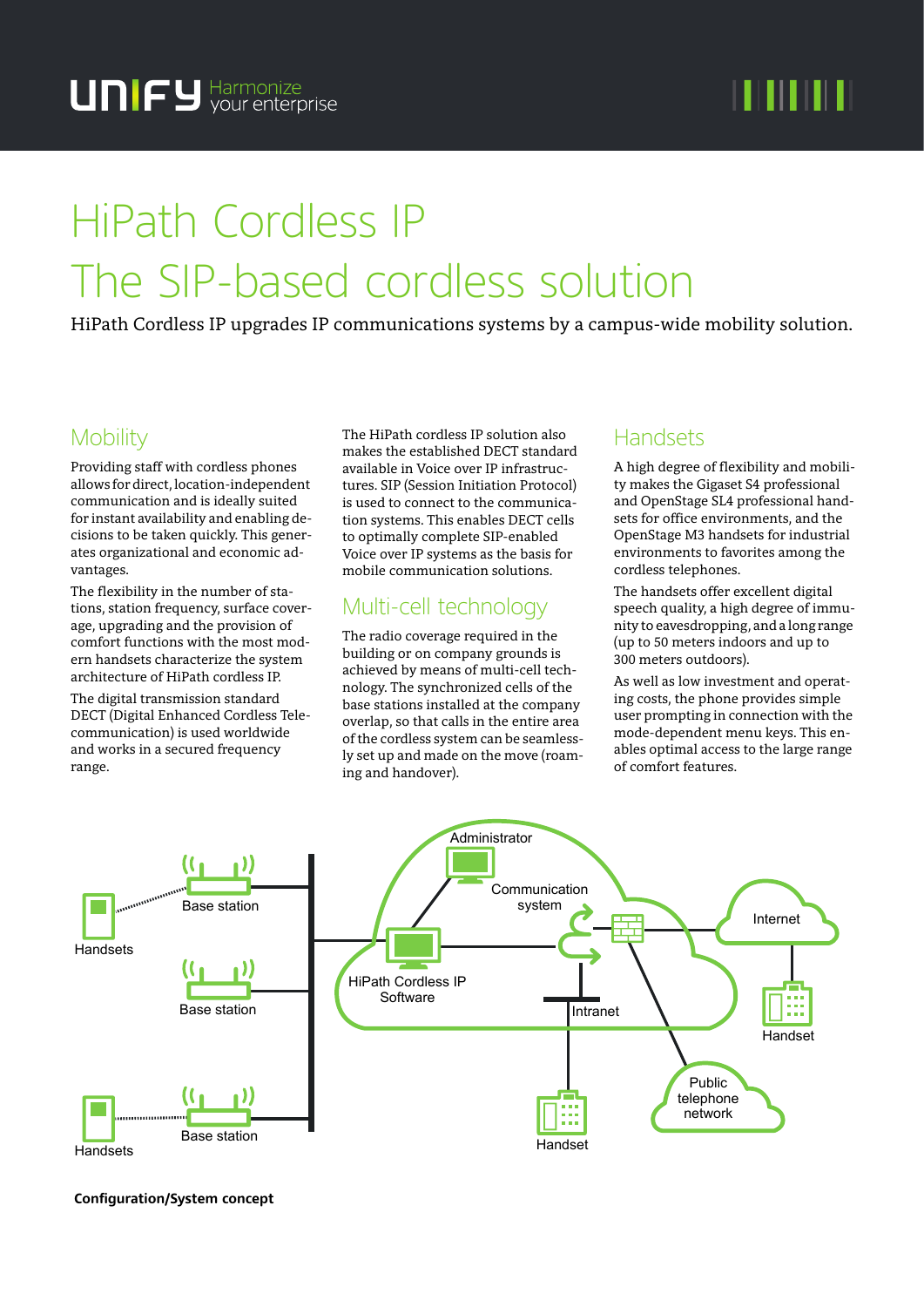A further advantage is the access security in the entire HiPath Cordless IP system, where central registration of the handsets in the system restricts access by unauthorized cordless telephones.

The HiPath Cordless IP handsets allow calls to be made in the area covered by the network.

Handsets enable the most important SIP comfort features of the communications systems to be used on the move within the site.

Detailed information on the individual handsets can be found in the data sheet for "Gigaset professional and OpenStage Mobile, Cordless Telephones for HiPath and OpenScape Systems".

# DECT IP base stations

The base stations form a network of wireless cells and manage communications with the handsets. The multi-cell technology enables subscribers to move between the wireless cells with their handsets during a call.

The software of the base station contains complete DECT and IP functionality. The software does not need to be configured and administered locally for each base station but instead can be conveniently operated centrally via the HiPath cordless IP software.

The optimal location of the base stations for coverage of a building or of a site is determined by a radio analysistechnical measurement.

Special antennas can be used to increase the range.

The base stations can be encased to protect them from the weather.

# HiPath Cordless IP Software

The HiPath cordless IP software provides the interface between base stations on the one hand and the communications systems on the other.

## Router and protocol converter

The software offers the router and protocol converter functions by controlling the voice connections between the communications systems and the respective base station. It also converts these into a data format which the base stations can use.

## Configuration and administration

The base stations and the HiPath cordless IP software itself are all administered and configured using the webbased management of HiPath cordless IP software.

## Synchronization management

In DECT systems with line-switched connection, e. g. HiPath cordless office, the synchronization information is attained from the connection. This is not possible with the HiPath cordless IP system.

Accurate time synchronization is also necessary between the base stations for an interruption-free call transfer.

#### **Synchronization via DECT (synchronization over the air)**

A DECT IP base station must be within the overlapping area of the cell which this DECT IP base station forms in order to synchronize with another DECT IP base station via the DECT interface.

#### **Synchronization via LAN**

With this type of synchronization, the DECT IP base stations can be synchronized via LAN. This is based on a method similar to IEEE1588.

# Technical data

## System data

- Radio interface standard: DECT (ETS 300 175), GAP (ETS 300 444)
- Frequency range: 1880 MHz up to 1900 MHz
- Number of carriers: 10 to 12 full duplex channels
- Voice encoding: 32 kbit/s ADPCM
- CE standard (safety)

## System configuration

#### **The HiPath Cordless IP software runs on one of the base stations.**

- Interruption-free call transfer is possible within up to 10 base stations.
- Up to 10 parallel calls are possible within this group.
- Up to 50 Gigaset professional devices can be operated.

#### **The HiPath Cordless IP software runs on a dedicated server:**

- Interruption-free call transfer is possible within up to 60 base stations.
- Up to 50 parallel calls are possible within this group.
- Up to 300 Gigaset professional devices can be operated.

#### **The management of the HiPath Cordless IP system runs on a (virtualizable) server:**

- The server manages up to 100 media servers (dedicated server hardware). Up to 120 base stations can be operated on each media server.
- Up to 5 media servers and their base stations can be connected to form a handover domain, i.e. uninterrupted call handover is possible between these base stations.
- Up to 3,000 parallel calls are possible in the overall system..
- Up to 20.000 Gigaset professional devices can be operated.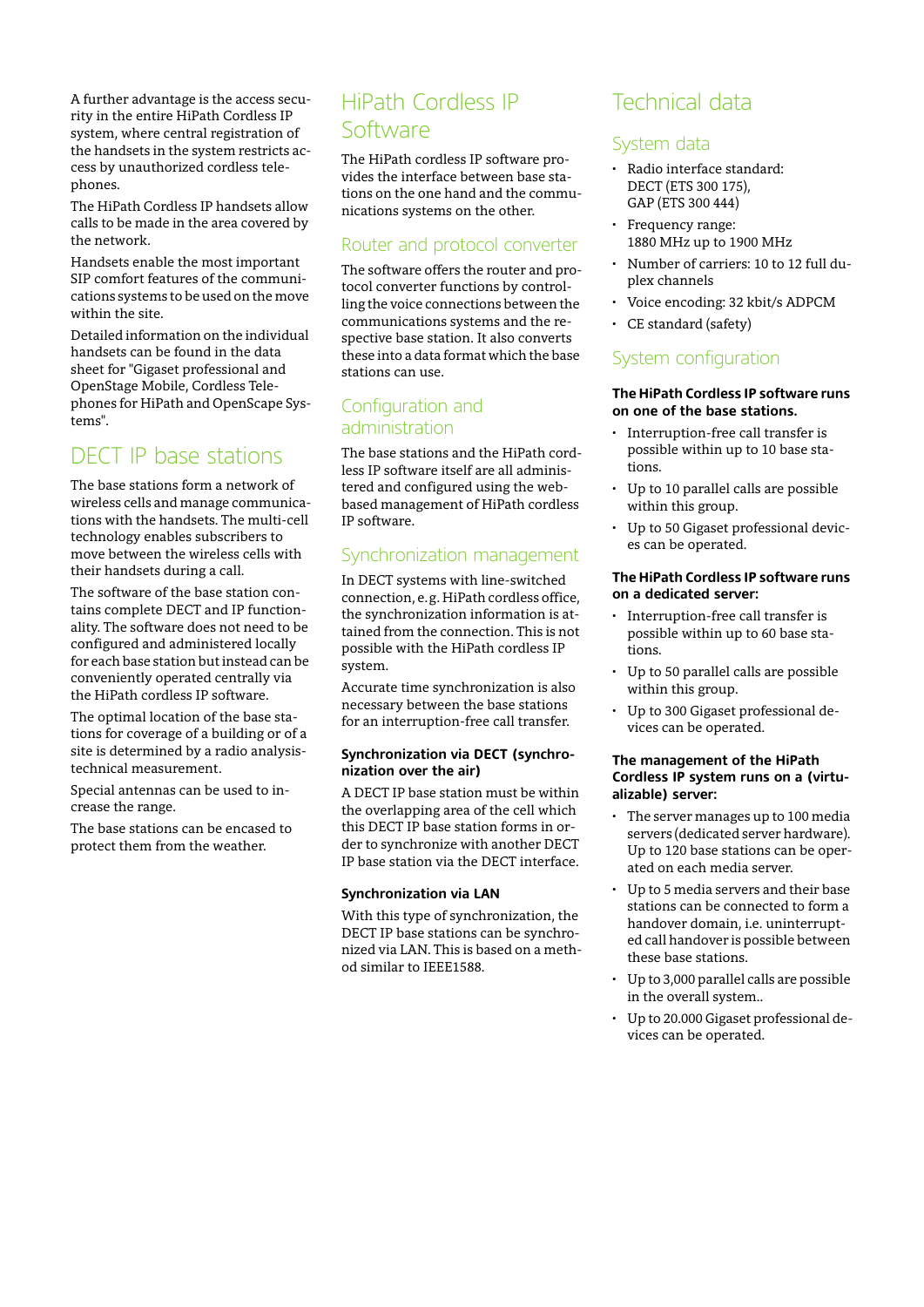## Features of the SIP interface

In addition to the DECT handsets' features, such as the redial list or integrated phone book, the following features are made available on these handsets by the HiPath Cordless IP solution in connection with the communications systems:

- Outgoing/incoming calls
- Number identification (CLIP)
- Name display (CNIP)
- Hold incl. music on hold for holding subscribers
- Consult
- Toggle
- Forward when busy
- Forward when no reply or always
- Attended/unattended transfer
- 3-party conference
- Ringer tone mute for incoming calls
- Call reject
- Time and date display on idle screen
- Internal/external call ringer differentiation
- Missed call list on vacant DECT handset incl. MWI signaling
- Received call list
- Voicemail display incl. MWI signaling
- DTMF transmitting
- Integration of DECT handsets in MULAP groups
- Group call is possible between the DECT handset and OpenStage, i.e. both phones ring for incoming calls. When the call is accepted on one of the two phones, the other phone stops ringing.
- Second line incl. call waiting tone
- Call completion for OpenScape Voice
- Signaling on DECT handsets in call pickup groups for OpenScape Voice
- Phone book options: Enterprise-wide phone books: LDAP access over the DECT handset, Group-wide phone book: Cordlessinternal phone book, Private phone book: Handset-internal phone book

#### **SIP Survivability features for OpenScape Voice**

- Outbound proxy support
- DNS administration
- DNS SRV support
- Penalty box functionality
- SIP notify messages

## Network requirements

In addition, the following specifications between the base stations and the HiPath Cordless IP software in the IP network must be adhered to:

- Both of them must be part of the same Ethernet segment. Layer 3 routing over an IP router and Network Address Translation (NAT) are not supported.
- At least 2 priority classes in accordance with IEEE 802.1 p/q in the IP network.
- Use of 100 Mbit/s full duplex for all switched LAN ports.

Otherwise, this will result in delays in the IP network and cause synchronization and voice quality problems in the DECT handsets.

#### Released systems and handsets

If the HiPath Cordless IP software runs on a base station, the following communication systems can be used:

- OpenScape Office MX/LX, as of V3
- OpenScape Business, from V1
- OpenScape Voice, from V8
- OpenScape 4000, as of V7

If the HiPath Cordless IP software runs on a dedicated server, the following communication systems can be used:

- OpenScape Office MX/LX, as of V3
- OpenScape Business, from V1
- OpenScape Office, as of V8
- OpenScape 4000, as of V7

A Fujitsu Primergy RX100 S8 is currently being used as a dedicated server.

If the management runs on a virtual server, the following communication systems can be used:

• OpenScape Voice, from V8

The following handsets are supported by HiPath cordless IP:

- Gigaset S4 professional
- OpenStage SL4 professional
- OpenStage M3 family

## DECT IP base stations

- Maximum number of DECT channels: 120
- DECT signaling in accordance with GAP/PN-CAP
- IP interface Ethernet network connection: 10/100 Base T
- PoE class 2 in accordance with IEE802.3af
- Power consumption: < 6.5 W; PoE class 2
- Integrated Internet/Intranet server to access web-based management
- Antenna diversity support
- Software download/update centrally via the HiPath cordless IP software

For the communications system, the HiPath Cordless IP software also provides:

- Virtual Local Network (VLAN) support
- Quality of Services in the network: Layer 2 prioritization (802.1p/q), Layer 3 prioritization (ToS, DiffServ)
- DHCP options DCHP active or local entry of IP addresses

#### **Base station indoor:**

- Housing dimensions (Length x width x depth in mm): 202 x 256 x 90
- Weight: approx. 0.5 kg
- Climate in accordance with the IEC721-3-3 class 3K3 standard
- Temperature range:  $0^{\circ}$ C to +40  $^{\circ}$ C
- Storage temperature range: -5 °C to +45 °C (23 °F to 113 °F)

#### **External casing for base station:**

- Housing dimensions (Length x width x depth in mm): 296 x 256 x 90
- Weight: approx. 1.0 kg
- Climate in accordance with the IEC721-3-3 class 4K2 standard
- Temperature range:  $-25$  °C to  $+40$  °C
- Relative humidity when operated with outer housing: up to 95%